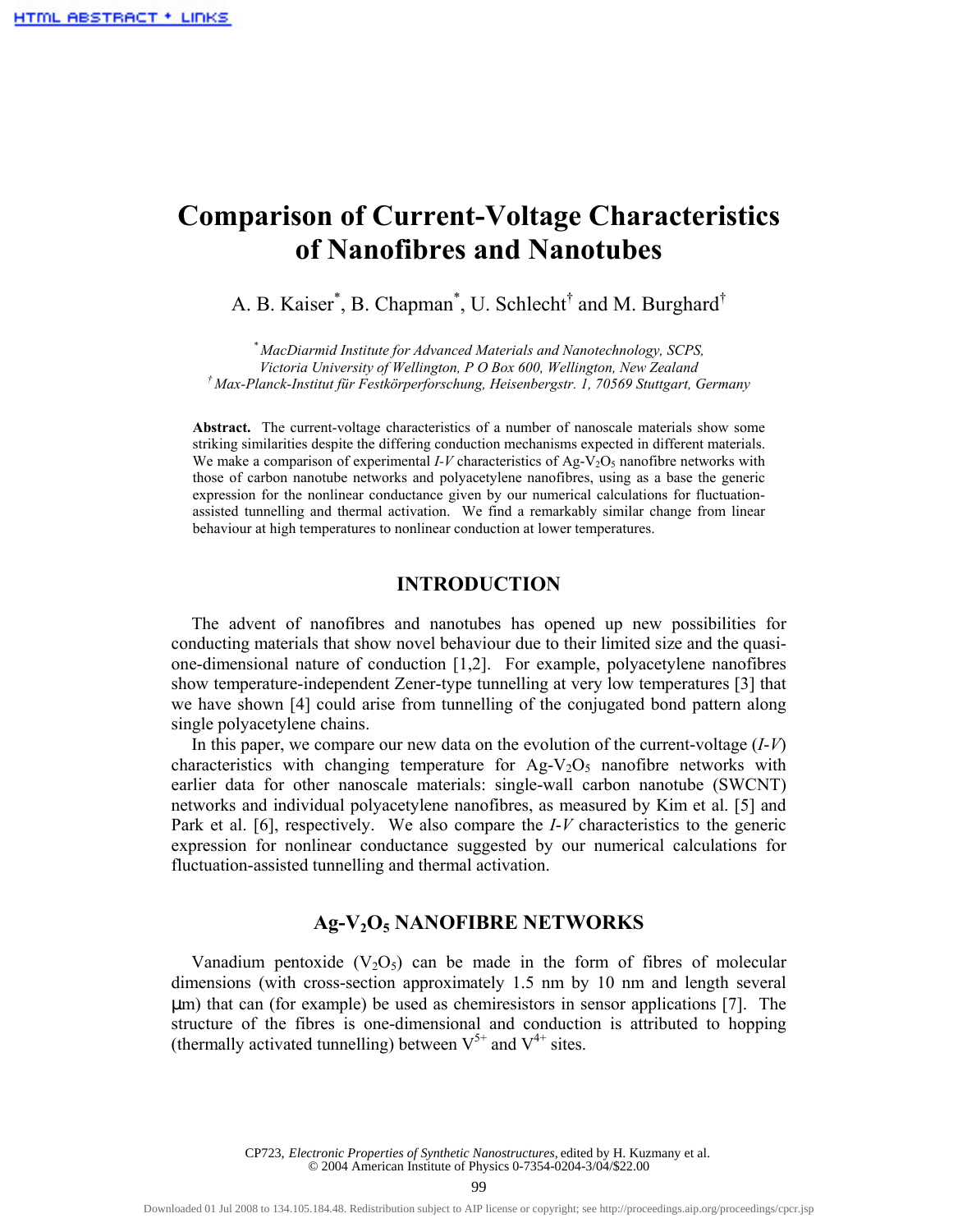

**FIGURE 1.** Image of the network of Ag-V<sub>2</sub>O<sub>5</sub> nanofibres with attached Ag clusters obtained by scanning transmission electron microscopy (S-TEM) operated in the High-Angle Annular Dark-Field (HAADF) mode; the width of the image is approximately 720 nm.

In the present case,  $Ag-V<sub>2</sub>O<sub>5</sub>$  nanofibres were grown in an aqueous solution via polycondensation of vanadyl acid [8]. Ag ions were added to the solution to speed up the growth of the fibres. Note that Ag cluster are attached to the fibres, as can be seen in the scanning transmission electron microscope image of Figure 1. Transport measurements were made on networks of fibres deposited on an interdigitated electrode array with 10 um separation between electrodes.

## **CURRENT-VOLTAGE CHARACTERISTICS**

Figure 2 shows the *I-V* characteristics of an Ag-V<sub>2</sub>O<sub>5</sub> nanofibre network for a range of temperatures. The *I*-*V* characteristics were symmetric to within experimental error with respect to reversal of the voltage direction, so only the positive quadrant is shown. Figures 3(a) and 3(b) show the positive quadrant of the *I*-*V* characteristics of an individual polyacetylene nanofibre [6] and of a SWCNT network [5], that also show symmetric behaviour.

It is clear that there is a remarkable similarity between the *I*-*V* characteristics for all three materials, which show a similar dependence on applied voltage  $V$  as well as a similar qualitative evolution with temperature. As shown by the fitted lines, all the data in these figures are well fitted by the expression:

$$
I = G_0 V \exp(V/V_0),\tag{1}
$$

i.e. conductance.

$$
G = I/V = G_0 \exp(V/V_0)
$$
 (2)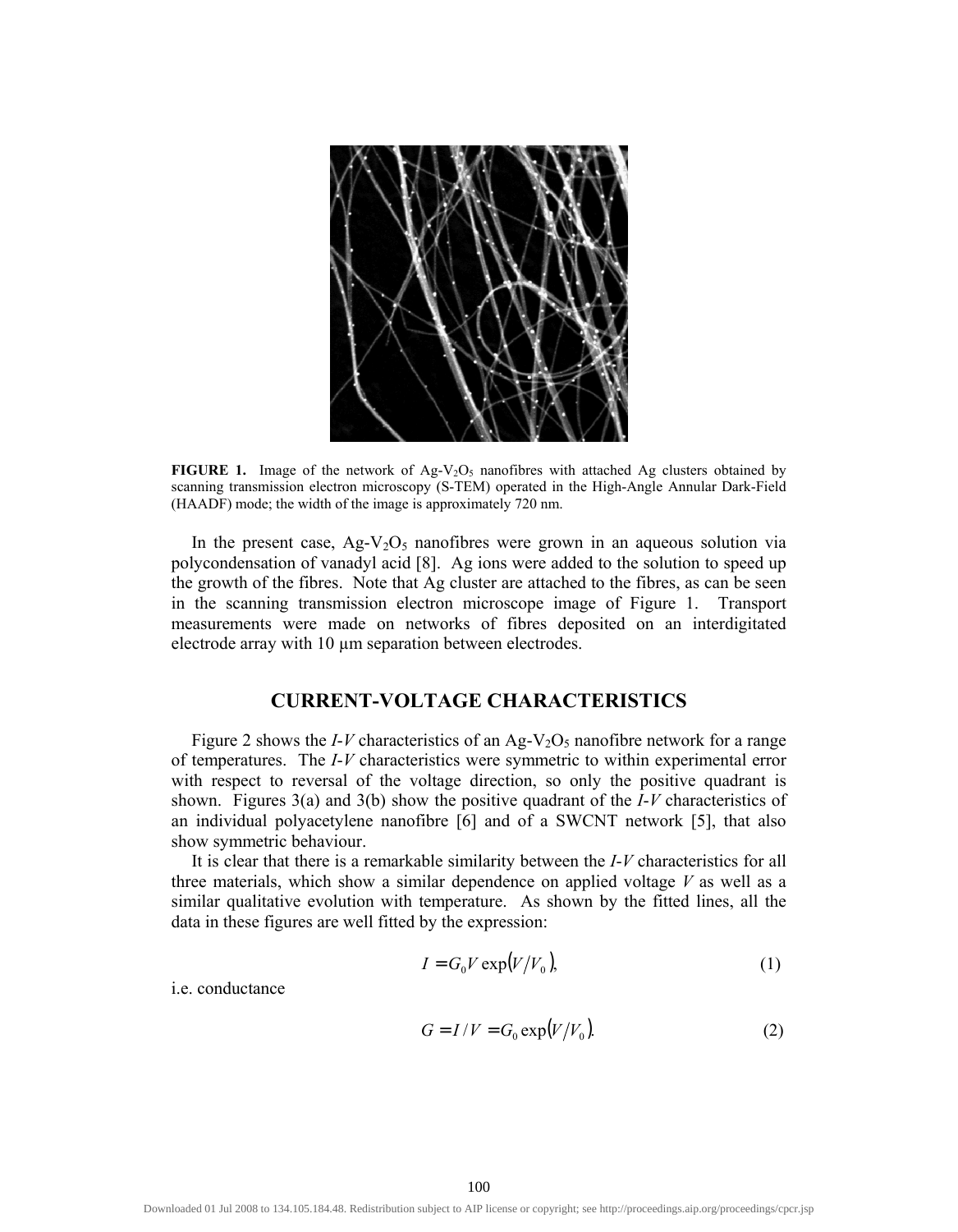The parameter  $G_0$  is the low-field conductance, i.e. the ratio  $I/V$  as  $V \rightarrow 0$ .  $G_0$  shows a strong increase with temperature in each material - approximately activated behaviour in the case of  $Ag-V<sub>2</sub>O<sub>5</sub>$  and the polyacetylene nanofibre, but consistent with fluctuation-induced tunnelling behaviour [10] for the SWCNT network [5,9]. The parameter  $V_0$  is the scale parameter for the exponential increase in conductance in Eq.  $(2)$ .  $V_0$  shows only a relatively small increase with temperature for all three materials.



**FIGURE 2.** *I-V* characteristics of a network of Ag-V<sub>2</sub>O<sub>5</sub> nanofibres at temperatures from 300 K down to 75 K; the lines are fits of the data to Eq. (1).



**FIGURE 3.** *I*-*V* characteristics for a range of temperatures of (a) a polyacetylene nanofibre (PA) of diameter 20 nm doped with iodine as measured by Park et al. [6], and (b) a single-wall carbon nanotube network (SWCNT) measured by Kim et al. [5]. In each case the lines show fits to Eq. (1).